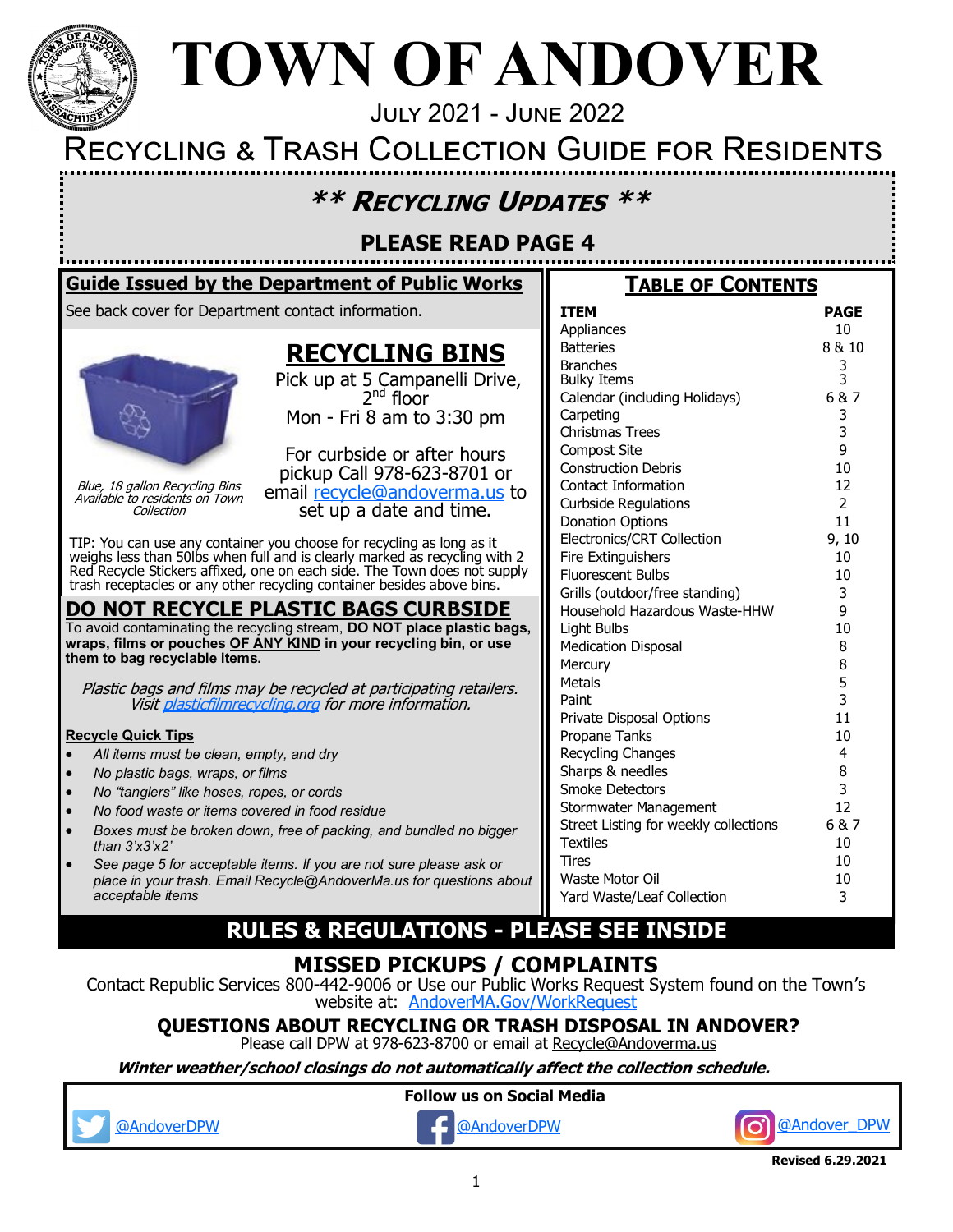## **CURBSIDE REGULATIONS**

- **All trash and recycling must be curbside by 7:00 AM**
- **Truck routes and schedules are subject to change without notice during the day**
- **Trash is collected weekly**
- **Recycling is collected bi-weekly**
- **Trash on private property WILL NOT be picked up**
- **Recycling or trash buried under snow WILL NOT be picked up**
- **Yard waste is collected seasonally, 6 weeks in the spring, 6 weeks in the fall - Please see page 3 for details**
- **Weather related delays, call 978-623-8701, or sign up for CodeRed for automatic notices (visit [AndoverMA.Gov/CodeRed](https://public.coderedweb.com/CNE/en-US/BF240F568DA1) for more information on CodeRed)**
- **Collections following holidays will be one day later. Please see pages 6 & 7 for the schedule and the list of Holidays that will affect the schedule**
- **NO TRASH OR RECYCLING CONTAINER MAY EVER WEIGH MORE THAN 50 POUNDS AT ANY TIME**

## **TRASH COLLECTION**

**Containers:** The Town does not supply trash containers. Residents are free to use whatever containers they choose as long as they weigh less than 50lbs when full (drivers manually lift containers). Residents may also place bags curbside. Trash in barrels must be bagged; no loose trash. Please do not use paper yard waste bags or contractor bags for curbside trash collection.

**Limits:** Household trash is limited to 4 bags or barrels, no more than 50lbs each, or the equivalent of 135 gallons maximum per residence. No "business" trash accepted.

**Bulky Items:** Residents are also allowed one bulk item per week as part of their regular trash service. Please see page 3 for more details.

**Bundled Branches:** Residents' twigs/branches are allowed in the weekly trash pickup, (subject to limitation of 3-4 bundles). Please see page 3 for more details.

### **The following CANNOT be put curbside for trash collection:**

- Construction/Demo Debris
- Appliances/White Goods
- TVs and Electronics
- Treadmills/Exercise Equipment
- Oil Based Paint, Varnishes, Solvents
- Hazardous Waste (*see Page 9*)
- 
- Yard Waste (*a separate collection - See page 3*)
- Lawn Mowers/Snowblowers
- Recyclables
- Lead Acid or Lithium Batteries
- Items Containing Mercury
- Water Heaters

### • **Wet** Paint/Cans (*see Page 3*) *See page 8 for more details on Mercury and Batteries*

**PAINT:** Please see page 3 for details on what is allowed curbside and what must be brought to : a Household Hazardous Waste Collection.

**To learn more about MassDEP Waste Bans Visit: [mass.gov/guides/massdep](https://www.mass.gov/guides/massdep-waste-disposal-bans)-waste-disposal-bans**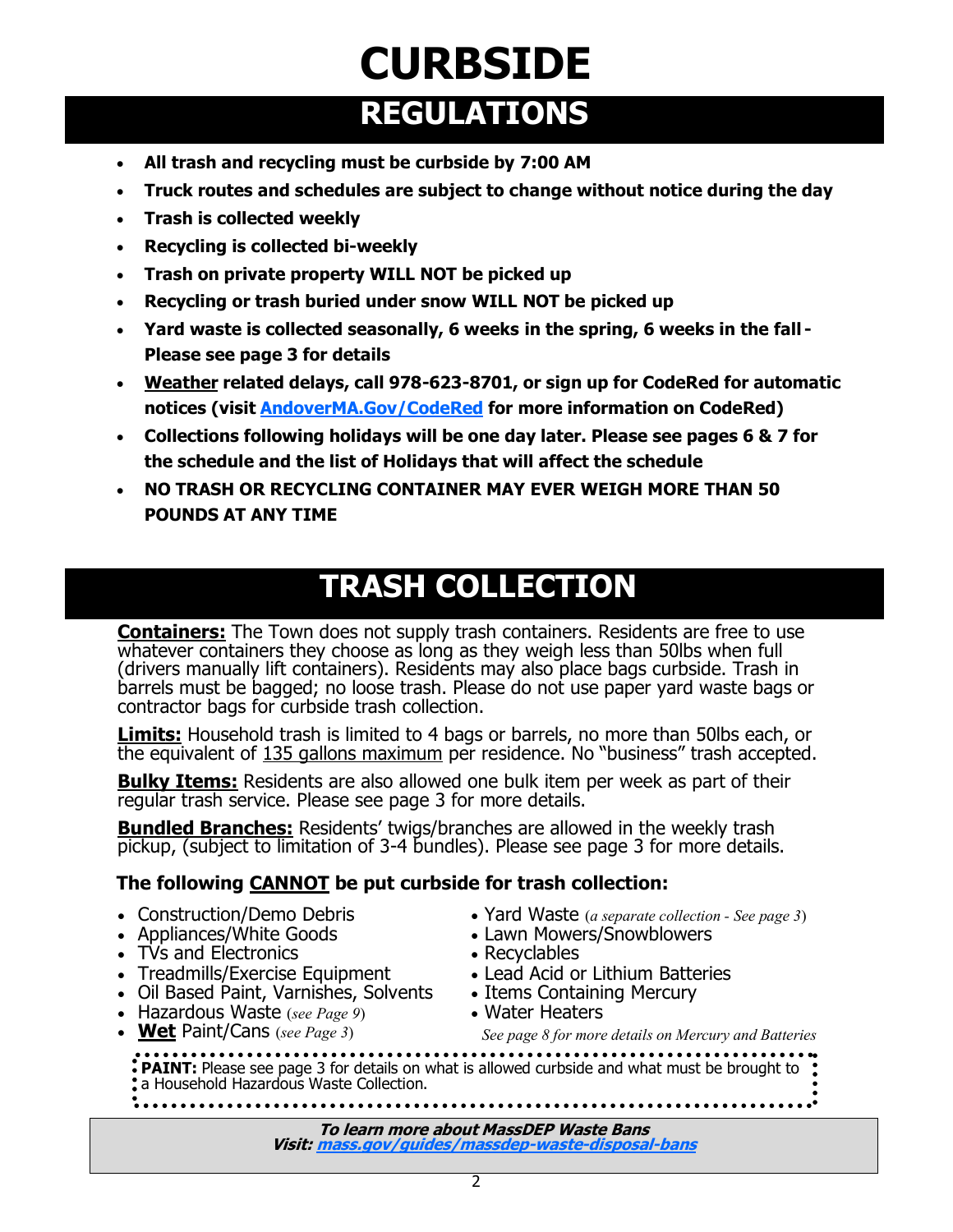# **CURBSIDE**

## **ITEMS WITH SPECIFIC PREPARATION/CONSIDERATION**

| <b>BULKY ITEMS</b>                                                                                                                                                                                                                                                                                                                      | <b>BUNDLED BRANCHES</b>                                                                                                                                                                                                                                                                                                                    |  |  |  |
|-----------------------------------------------------------------------------------------------------------------------------------------------------------------------------------------------------------------------------------------------------------------------------------------------------------------------------------------|--------------------------------------------------------------------------------------------------------------------------------------------------------------------------------------------------------------------------------------------------------------------------------------------------------------------------------------------|--|--|--|
| Residents are allowed ONE bulky item per week with their<br>regular household trash. Bulky items include, but are not<br>limited to: sofas, loveseats, chairs, recliners, armchairs, tables,                                                                                                                                            | Twigs/branches are allowed in the weekly trash<br>pickup, (subject to limitation of 3-4 bundles) and<br>must be bundled with tape or rope as follows:                                                                                                                                                                                      |  |  |  |
| desks, bookcases, carpeting.<br>Treadmills are NOT considered a bulky item<br>Construction Debris is NOT considered a bulky item                                                                                                                                                                                                        | • Up to 6" in diameter<br>• 50lbs or less<br>$\bullet$ up to 4' in length<br>• No foliage                                                                                                                                                                                                                                                  |  |  |  |
| <b>CARPETING PREPARATION:</b>                                                                                                                                                                                                                                                                                                           | Do not put in bags of any kind                                                                                                                                                                                                                                                                                                             |  |  |  |
| Carpet must be cut into 3'-4' widths, rolled then taped or roped<br>together and each bundle must weigh less than 50lbs. Loose<br>carpeting will not be accepted.                                                                                                                                                                       | <b>CHRISTMAS TREES</b><br>Christmas Trees will be collected the same day as                                                                                                                                                                                                                                                                |  |  |  |
| <b>One Room Carpet = One Bulky Item</b>                                                                                                                                                                                                                                                                                                 | trash collection as your weekly bulk item (one per<br>week)                                                                                                                                                                                                                                                                                |  |  |  |
| Area Rugs - Please roll up and tie or tape - must not be<br>longer than 5ft in length                                                                                                                                                                                                                                                   | • Please remove all decorations and place tree<br>curbside with your regular trash                                                                                                                                                                                                                                                         |  |  |  |
| <b>MATTRESSES</b> - As of July 1st, 2021*<br>One mattress and box spring set counts as one bulk item.<br>Please do not put mattresses out curbside on rainy days.<br>* See Mass.gov for info regarding upcoming waste ban                                                                                                               | • Trees over 7' in height must be cut in half<br>• Trees frozen in snow banks will not be picked up<br>• There are no start/stop dates for collecting trees<br>Note: The holiday season results in the highest                                                                                                                             |  |  |  |
| <b>PAINT</b><br>Latex, acrylic, or any paint that specifies it can be cleaned<br>with soap and water is accepted with your trash if<br>completely dried:                                                                                                                                                                                | trash volume of the year. Trash must take priority<br>over trees if volumes, weather or other factors<br>threaten the completion of daily trash routes.<br>Trees left will be picked up at a later date.                                                                                                                                   |  |  |  |
| • Remove cover and allow paint to dry                                                                                                                                                                                                                                                                                                   | <b>RAW WOOD (Untreated)</b>                                                                                                                                                                                                                                                                                                                |  |  |  |
| • Place stick inside can and stir occasionally to eliminate skin<br>formation and to aid drying time<br>• For faster drying add kitty litter or commercially available<br>drying agents to paint<br>• Cover must be removed when placed curbside so that<br>the dried paint is visible<br>See page 9 for oil based paints and varnishes | Raw wood consists of any unused, untreated wood<br>product free of paint, stain, varnish, nails, screws,<br>etc. Removing nails does not return it to raw wood.<br>No plywood, pressure treated wood or fences of<br>any kind. The specifications for bundling raw wood<br>are the same as bundled branches (see<br>specifications above). |  |  |  |
| <b>SMOKE DETECTORS</b>                                                                                                                                                                                                                                                                                                                  | <b>GRILLS</b>                                                                                                                                                                                                                                                                                                                              |  |  |  |
| Smoke detectors can be disposed of in your trash. Please do<br>not bring to HHW or CRT collections. Return to<br>Manufacturer for recycling.                                                                                                                                                                                            | Freestanding grills can be put out as your one bulk<br>item. Propane tanks, charcoal or any other Fuel<br>must be removed.                                                                                                                                                                                                                 |  |  |  |

## **CURBSIDE LEAF COLLECTION - SEASONAL**

## **YARD WASTE**

**Curbside leaf collection will occur for 6 weeks in the fall and 6 weeks in the spring:**

**FALL** - The 5 weeks before Thanksgiving and one week following Thanksgiving week. **NO collection during the week of the Thanksgiving holiday**

Leaves accepted **ONLY** if:

- In open barrels or -
- Brown paper leaf compost bags
- Each bag/barrel weighs 50lbs or less
- **NO PLASTIC BAGS**
- No rocks, stones, stumps or branches

**Did You Know** - Andover has a compost site that accepts leaves, grass clippings and brush? View page 9 for more information!

**SPRING** - The 5 weeks before Memorial Day and the week of Memorial Day. Please see Pages 6 & 7 for the calendar

#### Please Note:

- The leaf collection truck is a **separate truck** than the household trash truck
- During high volume weeks, collections can sometimes fall behind. Please **leave your bags/ barrels curbside** until they are collected to avoid a missed pickup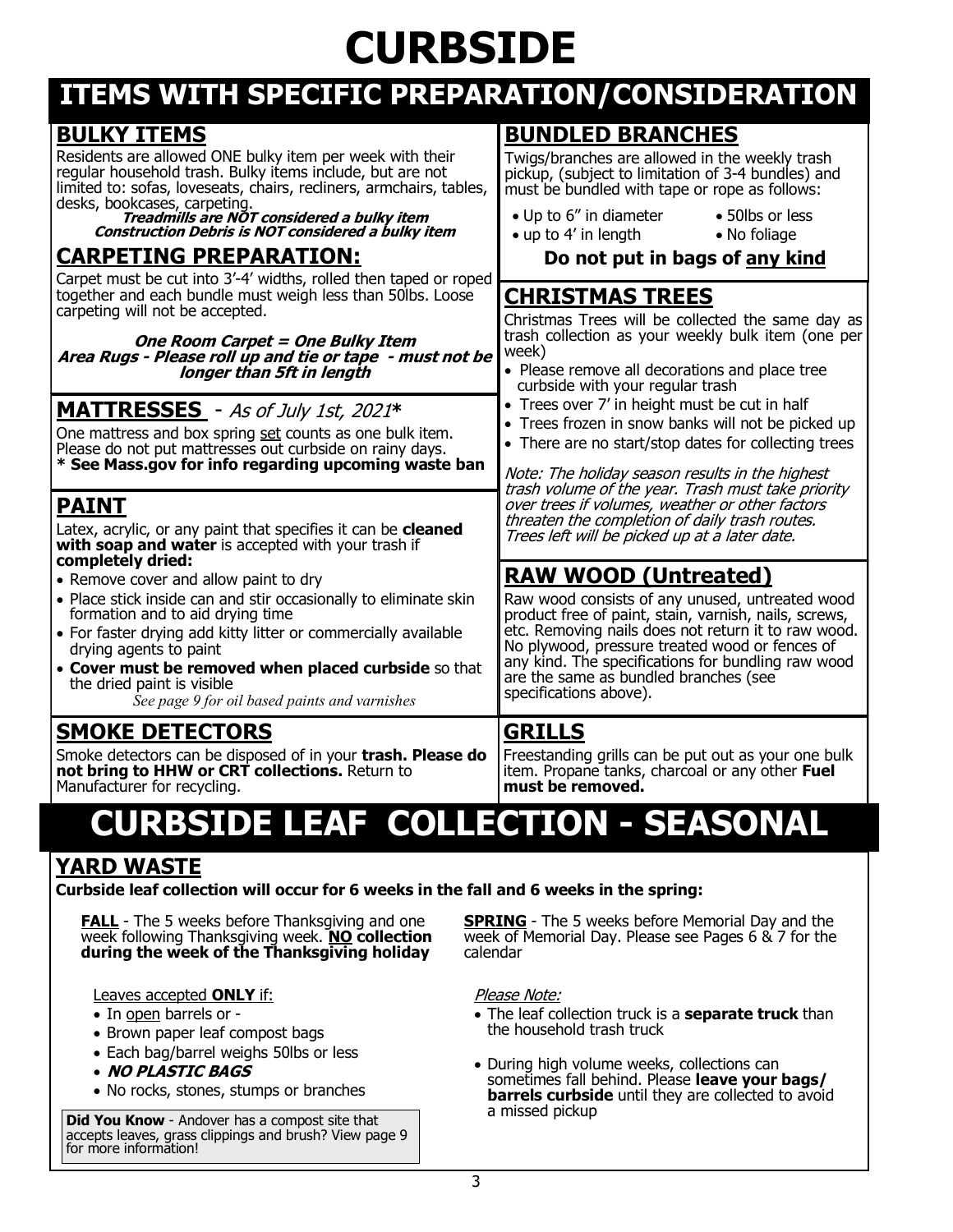## **RECYCLING COLLECTION CURBSIDE**

**SINGLE STREAM RECYCLING** (Residents may also separate materials if preferred for organizational purposes) Allowable items of Mixed Paper, Glass, Plastic and Metals may be combined in a Blue Bin or personal container(s) with Red Recycling Stickers (see below). **PLASTIC BAGS ARE NOT AN ACCEPTABLE CONTAINER.**

**Containers:** Blue, 18 gallon Recycling Bins may be picked up at the Municipal Services Facility located at 5 Campanelli Drive, Monday-Friday 8:00am-3:30pm. For pickup outside these hours, please contact Public Works to schedule a pickup. Larger personal containers (such as a 30 gallon trash barrel) or wheeled carts may be used, **with total weight less than 50lbs each** and Two (2) Red Recycling Stickers on the outside. Red Stickers may also be obtained for free. See page 1 for contact information.

**Limits:** There is NO LIMIT on curbside recycling but each container or bundle must weigh less than 50lbs

**Cardboard:** Please break down\*, remove any tape or packing materials, flatten and fold boxes, cartons & other pieces of cardboard into **3' x 3' x 2' bundles** (must weigh less than 50lbs), then tie or tape them together & place next to your bin. \***Boxes not broken down will NOT be picked up.** 

#### **See page 2 for curbside regulations**

**\*\*Recycling Update\*\*** 

#### **Recycling Market Update:**

Like other commodity businesses, recycling is subject to booms and busts. Recycling is tied to commodity prices, which tend to fluctuate. In 2021, markets are rebounding for most of the commodities and with mixed paper (40% of every ton collected) on the rise, disposal costs in May of 2021 are half of what they were in May of 2020.

#### **About Plastic Recycling Numbers:**

The number on the bottom of most plastic packaging is called a Resin Identification Code (RIC). Though it is helpful to know what an item is made of, consumers often assume this code means that the material is recyclable, but that is not always the case. Packages with these codes may or may not be recyclable and recycling firms have varying standards for the plastics they accept. To prevent consumer confusion, we would like to move away from resin codes as the *main tool* to communicate whether an item is recyclable curbside or not, and focus on the items/containers themselves. If they are clean and empty plastic bottles, jars, jugs, tubs, and food containers with lids, they are acceptable and recyclable.\*

**Please stick to the list and only place approved recyclable items in recycling bins or carts.**

\*We would like to note that in addition to #6, items marked #7 also should not go in curbside recycling, regardless of item/container. Since #7 is a "catch-all" for various types of plastics, most of which are not recyclable curbside, these items should be placed in trash.

#### **More Tools and Information to Come:**

The Andover Department of Public Works is working to expand solid waste information on the Town's Website. The Department is also launching an app that will make it easier for residents to know how to dispose of specific items, view collection schedules and stay updated on any service changes or delays. Visit AndoverMA.Gov/Recycle for upcoming changes.

**Attention - PLEASE KEEP THESE ITEMS OUT OF YOUR BIN!**

**To avoid contaminating truck loads, recycling is subject to rejection at the curb**

- **Any Black or Very Dark Plastic**
- **Any Item Marked #6 or #7**
- Any Carton (milk, juice, soup)
- Pizza Boxes
- Any Item With Food Residue
- Shredded Paper

Do your part...

- Plastic Bags, Wraps or Pouches
- Foods and Liquids
- Non-food or beverage glass
- Hot Coffee Cups (all types)
- Garden Hoses, String Lights, Ropes or other "Tanglers"
- Clothing or Linens
- Napkins, Tissues, Towels or Wipes
- Anything 2" or Smaller, **or Smaller than a Credit Card**

If you are not sure if a particular item belongs in the bin, use the MassDEP's recycling lookup tool at: [recyclesmartma.org](https://recyclesmartma.org/)

If you are still not sure, find a discrepancy or still have questions, email us at Recycle@AndoverMa.us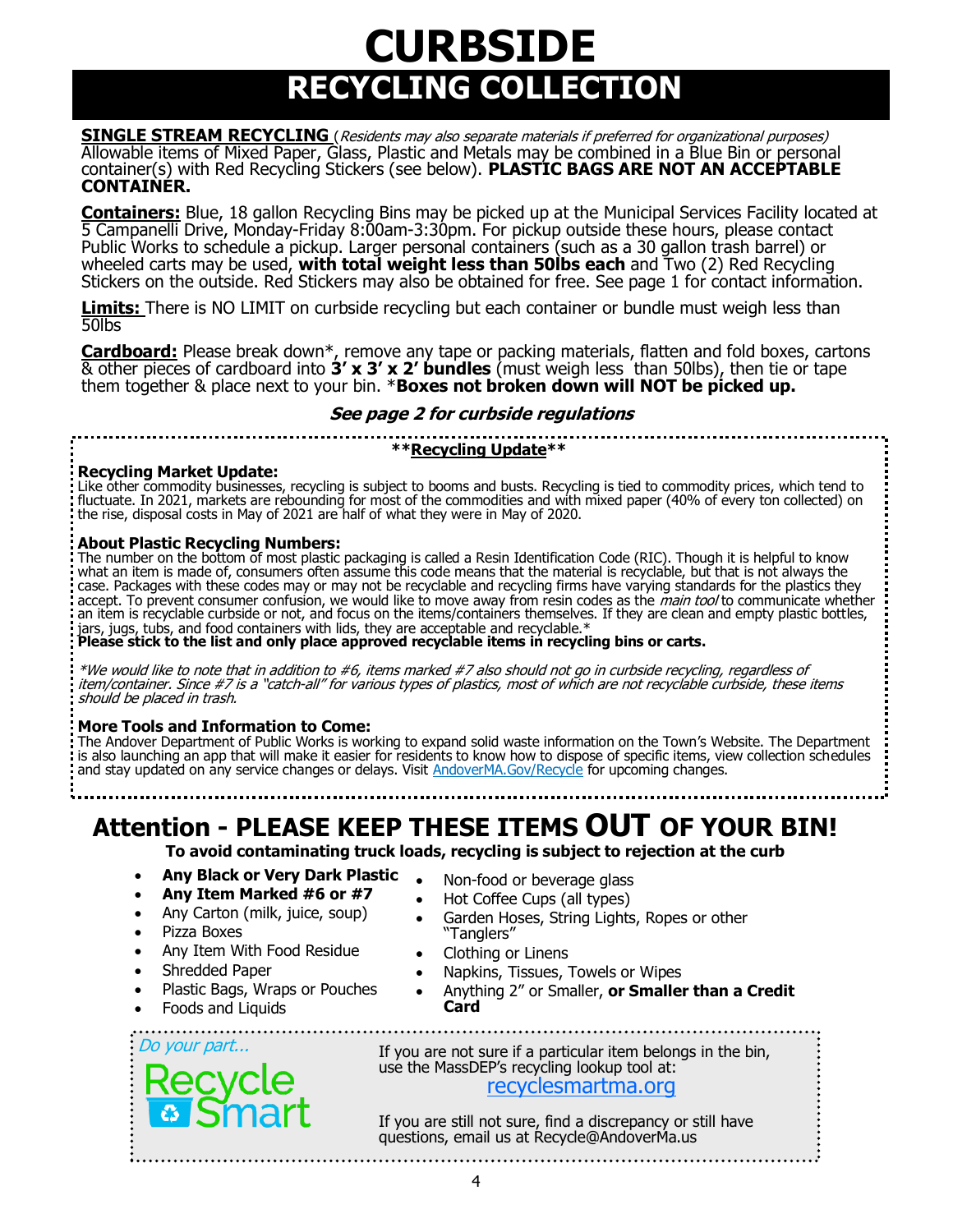| <b>CURBSIDE</b>  |                                                                                                                                                                                                                                                          |                                                                                                                                                                                                                                                                                                                                         |                                                                                                                                                                                                                                                    |  |  |
|------------------|----------------------------------------------------------------------------------------------------------------------------------------------------------------------------------------------------------------------------------------------------------|-----------------------------------------------------------------------------------------------------------------------------------------------------------------------------------------------------------------------------------------------------------------------------------------------------------------------------------------|----------------------------------------------------------------------------------------------------------------------------------------------------------------------------------------------------------------------------------------------------|--|--|
|                  |                                                                                                                                                                                                                                                          | <b>RECYCLING COLLECTION</b>                                                                                                                                                                                                                                                                                                             |                                                                                                                                                                                                                                                    |  |  |
|                  |                                                                                                                                                                                                                                                          | All Items must be: EMPTY - CLEAN - DRY                                                                                                                                                                                                                                                                                                  |                                                                                                                                                                                                                                                    |  |  |
| <b>MATERIAL</b>  | <b>WHAT TO RECYCLE</b>                                                                                                                                                                                                                                   | <b>HOW TO PREPARE</b>                                                                                                                                                                                                                                                                                                                   | <b>DO NOT INCLUDE</b>                                                                                                                                                                                                                              |  |  |
| <b>METAL</b>     | • Deposit and Non-Deposit<br>beverage Cans<br>• Steel/Tin Cans<br>• Aluminum Pie Plates and<br>Trays (MUST BE CLEAN &<br>DRY)                                                                                                                            | • Empty, clean, dry<br>• Labels OK<br>• Do Not Flatten<br>Tip: Want That Deposit Back? View<br>mass.gov/deposit-bottle-can-recycling<br>for more information on how!                                                                                                                                                                    | • Other Metal items<br>• Soiled Aluminum Foil<br>• Paint Cans<br>• Aerosol Cans<br>• Coat hangers<br>• Metal Cookware                                                                                                                              |  |  |
| <b>MATERIAL</b>  | <b>WHAT TO RECYCLE</b>                                                                                                                                                                                                                                   | <b>HOW TO PREPARE</b>                                                                                                                                                                                                                                                                                                                   | <b>DO NOT INCLUDE</b>                                                                                                                                                                                                                              |  |  |
| <b>GLASS</b>     | • Beverage Containers<br>• Glass Food Jars<br>If glass is not a food or<br>beverage container, it<br>does not belong in your<br>bin                                                                                                                      | • Empty, clean, dry<br>· Collar, lids & labels OK                                                                                                                                                                                                                                                                                       | • Broken Glass<br>• Mirrors, Candle Jars<br>• Ceramics (Plates, Cookware)<br>• Drinking Glasses/Vases<br>• Light Bulbs<br>• Windows                                                                                                                |  |  |
| <b>MATERIAL</b>  | <b>WHAT TO RECYCLE</b>                                                                                                                                                                                                                                   | <b>HOW TO PREPARE</b>                                                                                                                                                                                                                                                                                                                   | <b>DO NOT INCLUDE</b>                                                                                                                                                                                                                              |  |  |
| <b>PLASTIC</b>   | • Plastic Beverage Bottles<br>• Detergent Bottles<br>• Laundry & Toiletry Bottles<br>· Plastic Milk, Juice and Water<br>Jugs<br>• Clear Plastic Jars (peanut<br>butter, mayonnaise, etc.)<br>· Plastic salad/fruit/deli<br>containers (no black plastic) | • Empty, clean, dry<br>• Labels OK (unless specified on<br>packaging)<br>· Soap Residue OK<br>• Remove pumps /sprayer from<br>bottles and place in trash<br>• Container/Tub Lids On<br>• Caps On (no loose caps)<br>• No Straws<br>• No Disposable Beverage Lids                                                                        | • Black or very dark plastic<br>• Any Item marked #6 or<br>#7<br>• Plastic Bags/Wraps<br>• Styrofoam<br>• Rigid Plastics<br>• Chemical, Motor Oil other<br>hazardous Waste Containers<br>• Food-soiled Containers/Cups<br>• Plastic Utensils       |  |  |
| <b>MATERIAL</b>  | WHAT TO RECYCLE                                                                                                                                                                                                                                          | HOW TO PREPARE                                                                                                                                                                                                                                                                                                                          | <b>DO NOT INCLUDE</b>                                                                                                                                                                                                                              |  |  |
| <b>CARDBOARD</b> | • Cardboard Boxes<br>• Poster Board<br>• Boxboard (remove liners)<br>• Cereal & Pasta Boxes<br>• File Folders                                                                                                                                            | • Remove packing, plastic<br>pouches, wraps or foil lining<br>• Break down, flatten and fold<br>boxes, cartons & other pieces<br>of cardboard into $3' \times 3' \times 2'$<br>bundles, then bunch or tape<br>together & place next to your<br>bin                                                                                      | • Any container with oil or<br>food residue<br>• Styrofoam of any kind<br>• Takeout Bowls/Dishes<br>· Pizza Boxes (unless clean)<br>• Milk/Beverage/Soup Cartons<br>• Frozen Food Boxes and<br><b>Butter Boxes</b>                                 |  |  |
| <b>MATERIAL</b>  | <b>WHAT TO RECYCLE</b>                                                                                                                                                                                                                                   | <b>HOW TO PREPARE</b>                                                                                                                                                                                                                                                                                                                   | <b>DO NOT INCLUDE</b>                                                                                                                                                                                                                              |  |  |
| <b>PAPER</b>     | • Newspapers<br>· Magazines, Catalogs<br>· Junk Mail, Envelopes<br>· Books, Phone Books<br>• Paper Bags<br>• Office/Computer Paper<br>· Boxboard                                                                                                         | • Remove hard-covers, spiral,<br>plastic or other bindings from<br>books<br>• Remove any plastic cards or<br>wraps<br>• Place in paper bags for easy<br>handling<br>Tip: <i>Got Junk Mail?</i> Register on the National Do.<br>Not Mail List to opt out of unwanted advertising<br>mail. Visit Directmail.com or page 11 for more info. | • Food-soiled Paper, Boxes,<br>Plates, Bowls/Dishes or<br>Cups<br>• Shredded Paper<br>• Thermal Paper/Receipts<br>• Padded Envelopes with<br><b>Bubble Wrap Interior</b><br>• Paper lined or Embossed<br>with Foil, Plastic or Glitter<br>• Photos |  |  |

## **NO PLASTIC BAGS • DO NOT BAG RECYCLABLES!**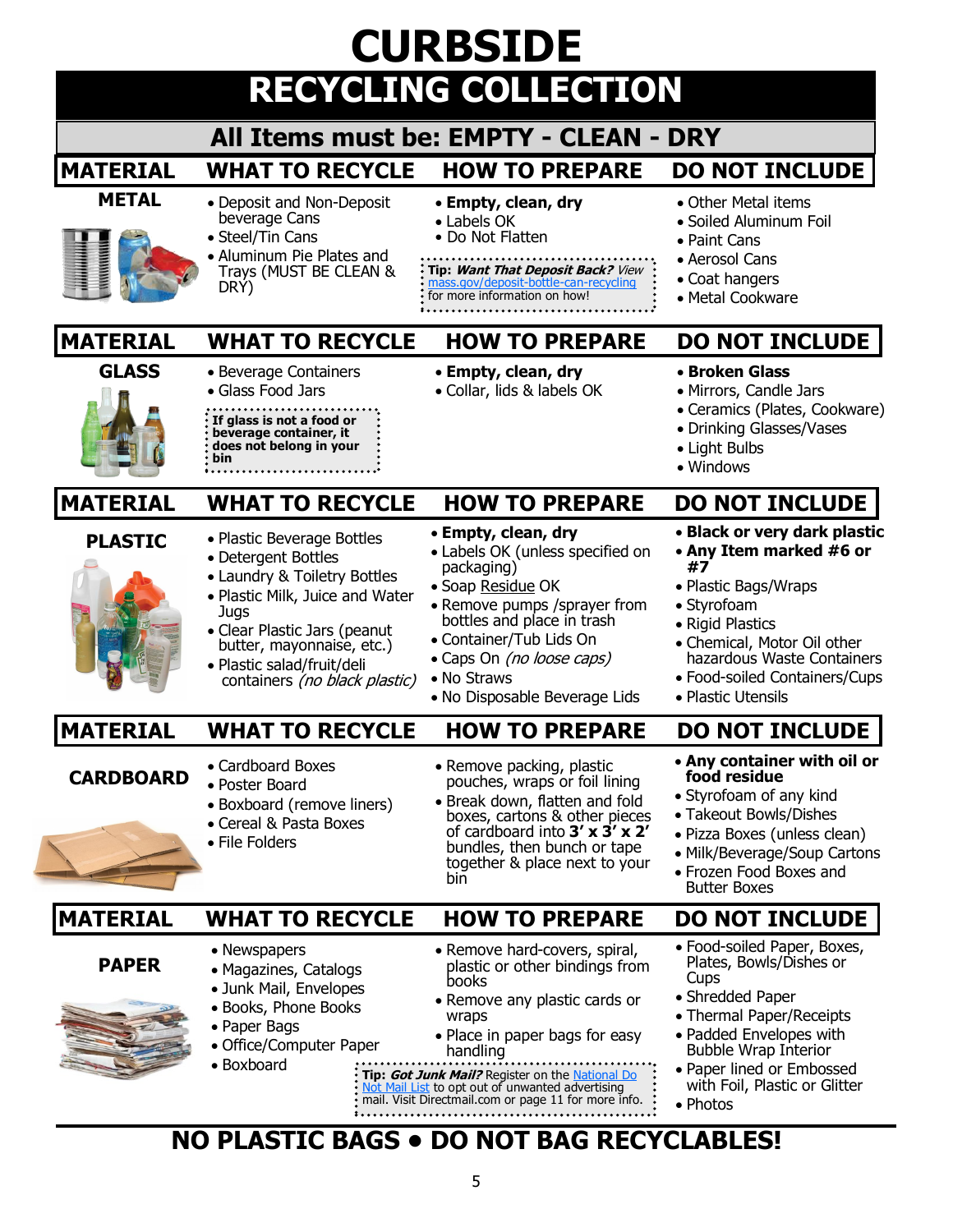#### **WEEK "A" RECYCLING COLLECTION (shaded area on calendar)**

**THURSDAY** Apollo Cir. Ashbury Ln. Beacon St. Bedford Pl. Belle Isle Way Brundrett Ave. Chandler Rd. Chongris Cir. Christian Way Cloverfield Dr. Dairy Ln. Dandelion Dr. Donald Cir. Fossen Way Fun Flight Cir. Furnari Farm Ln. Gemini Cir. Gleason St. Greenmeadow Ln. Greenwood Rd. (High Plain to North) Hawthorne Cir. Inwood Ln. Iron Gate Dr. Jillian Way Joseph St Juniper Rd. Launching Rd. Laurel Ln. Ledge Rd. Matthew<sub>St</sub> Mercury Cir. Monette Cir. Murray Hill Ln. Noel Rd. Nollet Dr. North St. Norwich Pl. Old River Rd. Pauline Dr. Paulornette Cir. Peterof Cir. Pettingell Ave. Pheasant Run Possom Hollow Rd. Ravens Bluff Richard Cir. River Rd. Samos Ln.

**FRIDAY** Argyle St. Arthur Rd. Arundel St. Balmoral St. Beech Cir. Brechin Ter. Burnham Rd. Carisbrooke St. Carlisle St. Cassimere St. Castle Heights Rd. Cindy Ln. Crescent Dr. Cyr Cir. Dufton Rd. Dumbarton St. Enmore St. Fleming Ave. Flint Cir. Haverhill St. High St. (Walnut to Lawrence) Joyce Ter. Kenilworth St. (N. Main to Riverina) Liberty St. Lillian Ter. Lincoln Cir. Lincoln St. Linwood St. Marilyn Rd.

Marylou Ln. North Main St. (Harding to Rt. 133) Olde Berry Rd. Riverina Rd. Rock O Dundee Rd. Sargent St. Shawsheen Rd. Smithshire Estates Stevens St. Stirling St. Sutherland St. Sudictional St.<br>Theodore Ave. Village Way Whittemore Ter. York St.

Somerset Dr. Southridge Cir. Starrwood Crossing Stevens St (off of

**No delays of collections the weeks of 12/20/21 and 12/27/21.**

The holidays of Christmas and New Year's Day fall on Saturdays.

Webster) Suffolk Cir. Sutton Way Trinity Ct. Webster St. Winchester Dr. Woodhaven Dr.

Trash is collected weekly, recycling is collected biweekly.

Hickory Ln. High Plain Rd. (Beacon to Greenwood) Holly Ter. Homestead Cir. Lowell St. (Beacon to Lovejoy) Mayflower Rd. Meadowview Ln. Midland Cir. Miles Cir. Moraine St. Newman Hill Dr.

Nob Hill Cir. Oriole Dr. Penacook Pl. Pilgrim Dr. Pioneer Cir. Pondview Pl.

Poplar Ter. Red Spring Rd. Rennie Dr. Reservation Rd. Robinswood Way Rolling Ridge Rd. Rose Glen Dr. Ruggiero Way Serenity Ln. Shirley Rd. Spencer Ct. Standish Cir. Strawberry Hill Rd. Sweetbriar Ln. Thresher Rd. Turner Cir.

Virginia Rd. West Parish Dr. Whispering Pines Dr. Wild Rose Dr. Windemere Dr.

**WEDNESDAY** Andover St. (Dascomb to Red Spring Rd.)

Apache Way Argilla Rd. Bateson Dr. Birch Rd. Blood Rd. Cattle Crossing Cricket Cir. Cuba St. Cutler Rd. Dawn Cir. Delisio Dr. Dorset Cir. Fairfax Dr. Farmland Cir. Hemlock Rd. Heritage Ln.

**MONDAY** Applecrest Rd. Avon St. Barnard St. Barrington Dr. Bartlett St. Brookfield Rd. Buchan Rd. Burton Farm Dr. Cabot Rd. Carmel Rd. Cedar Rd. Chapman Ave. Cheever Cir. Chestnut St. & Ct. Chickering Ct. Coolidge Rd. Dallon Rd. Dearborn Ln. Downing St. Dwight St. Elm Ct. Elm St. Elysian Dr. Florence St. Foster Cir. Fox Hill Rd. Gudrun Dr. Harding St. Hartigan Ct. Heather Dr. High St. (Elm to Walnut) Highland Ave. Highland Rd. Highland Wayside Howell Dr. Ivanhoe Ln. Johnson Rd. Judson Rd. Kathleen Dr. Lockway Rd.<br>Lucerne Dr. Lucerne Dr. Maple Ave. & Ct. Marie Dr. Memorial Cir. Morton St. (Main to Chestnut) Napier Rd. Park St. Parnassus Pl. Pasho St. Pine St. Prospect Rd. Punchard Ave. Robandy Rd. Rock Ridge Rd.

**TUESDAY** Abbott Bridge Dr. Abbot St. Alden Rd. Anderson Cir. Baker Ln. Ballardvale Rd. Bayberry Ln. Blackberry Ln. Brook St. Buxton Ct. Central Ln. Central St. Chestnut St. (Central to Main) Chippy Ln. Cider Hill Way Colonial Dr. Cullen Cir. Danforth Cir. Eastman Rd. Enfield Dr Essex St. Forbes Ln. Gardner Ave. Gradall Ln. Hammond Way Hartford Cir. Henderson Ave. Hidden Field Hidden Rd. Jefferson Ln. Karlton Cir. Lantern Rd. Lewis St. Livingston Cir. Locke St. Lupine Rd. Mackenzie Ct. Main & So. Main (from No. Reading Line to Harding) Manning Way Marion Ave. McDonald Cir.

Millstone Cir. Morton St. (School to

So. Main & Main (from No. Reading Line to Harding) Spring Grove Rd. Spruce Cir. Sunset Rock Rd. (Hidden to Ballardvale)

Sweeney Ct. Teaberry Ln. Tilton Ln. Timothy Dr. Torr St. Trombly Ct. West Hollow Woburn St. Willoughby Ln. Winterberry Ln. Wyncrest Cir.

Main) Nutmeg Ln. Old South Ln. Orchard Crossing Paddock Ln. Patriot Dr. Pearson St. Phillips St. Porter Rd. Prides Cir. Prides Ln. Railroad St. Ridge St. School St.

Rogers Brook (East & West) Salem St. (from Main to Rt.125)

Sherry Dr. Shipman Rd. Stevens Cir. Stone Post Rd. Stonehedge Rd. Stratford Rd. Summer St. Tanglewood Way Temple Pl. Twin Brook Upland Rd. Walnut Ave. Wardhill Ln. Washington Ave. Watson Ave. Westwind Rd. Wheeler St. Whittier St. & Ct. Wolcott Ave. Woodcliff Rd. Woodland Rd.

#### **COLLECTION CALENDAR**

| <b>JULY 2021</b>   |        |        |                |    |    |        |
|--------------------|--------|--------|----------------|----|----|--------|
| s                  | м      | т      | w              | т  | F  | s      |
|                    |        |        |                | 1  | 2  | 3      |
| 4                  |        | 6      | 7              | 8  | 9  | 10     |
| 11                 | 12     | 13     | 14             | 15 | 16 | 17     |
| 18                 | 19     | 20     | 21             | 22 | 23 | 24     |
| 25                 | 26     | 27     | 28             | 29 | 30 | 31     |
| <b>August 2021</b> |        |        |                |    |    |        |
|                    |        |        |                |    |    |        |
|                    |        |        | w              | т  | F  |        |
| s<br>1             | м<br>2 | т<br>3 | 4              | 5  | 6  | s<br>7 |
| 8                  | 9      | 10     | 11             | 12 | 13 | 14     |
| 15                 | 16     | 17     | 18             | 19 | 20 | 21     |
| 22                 | 23     | 24     | 25             | 26 | 27 | 28     |
| 29                 | 30     | 31     |                |    |    |        |
|                    |        |        |                |    |    |        |
|                    |        |        | SEPTEMBER 2021 |    |    |        |

| s. | <b>M</b>             |  |  | TWTFS               |  |                |
|----|----------------------|--|--|---------------------|--|----------------|
|    |                      |  |  | $1 \quad 2 \quad 3$ |  | $\overline{4}$ |
|    |                      |  |  |                     |  |                |
|    |                      |  |  |                     |  |                |
|    | 19 20 21 22 23 24 25 |  |  |                     |  |                |
|    | 26 27 28 29 30       |  |  |                     |  |                |

| OCTOBER 2021 |    |                |                  |    |    |    |
|--------------|----|----------------|------------------|----|----|----|
| s            | м  | т              | W                | т  | F  | s  |
|              |    |                |                  |    | 1  | 2  |
| 3            | 4  | 5              | 6                | 7  | 8  | 9  |
| 10           |    | 12             | 13               | 14 | 15 | 16 |
| 17           | 18 | 19             | 20               | 21 | 22 | 23 |
| 24           | 25 | 26             | 27               | 28 | 29 | 30 |
| 31           |    |                |                  |    |    |    |
|              |    |                | NOVEMBER 2021    |    |    |    |
| s            |    |                |                  |    |    |    |
|              | м  | т              | w                | т  | F  | s  |
|              | 1  | $\overline{2}$ | 3                | 4  | 5  | 6  |
| 7            | 8  | 9              | <i><b>10</b></i> |    | 12 | 13 |
| 14           | 15 | 16             | 17               | 18 | 19 | 20 |

#### **DECEMBER 2021**

28 **29 30**

| s               | м     |                | w            |            |    | s     |
|-----------------|-------|----------------|--------------|------------|----|-------|
|                 |       |                | $\mathbf{I}$ | $\sqrt{2}$ | 3  | 4     |
| 5.              | -6    | $\overline{7}$ | $8-$         | 9          | 10 | $-11$ |
| 12 <sub>l</sub> | 13 14 |                | 15 16        |            | 17 | 18    |
| 19.             |       |                | 20 21 22 23  |            | 24 | 25    |
| 26              | 27    | - 28           | 29           | 30         | 31 |       |



**Curbside Leaf Pickup: (**Dates in *Bold/Italicized*) Fall: 10/18 - 12/3/2021 (no collection week of Thanksgiving) Spring: 4/25 - 6/4/2022

**Electronics Collection -** TBD AndoverMA.Gov/CRT

**HHW Collection -** TBD AndoverMA.Gov/HHW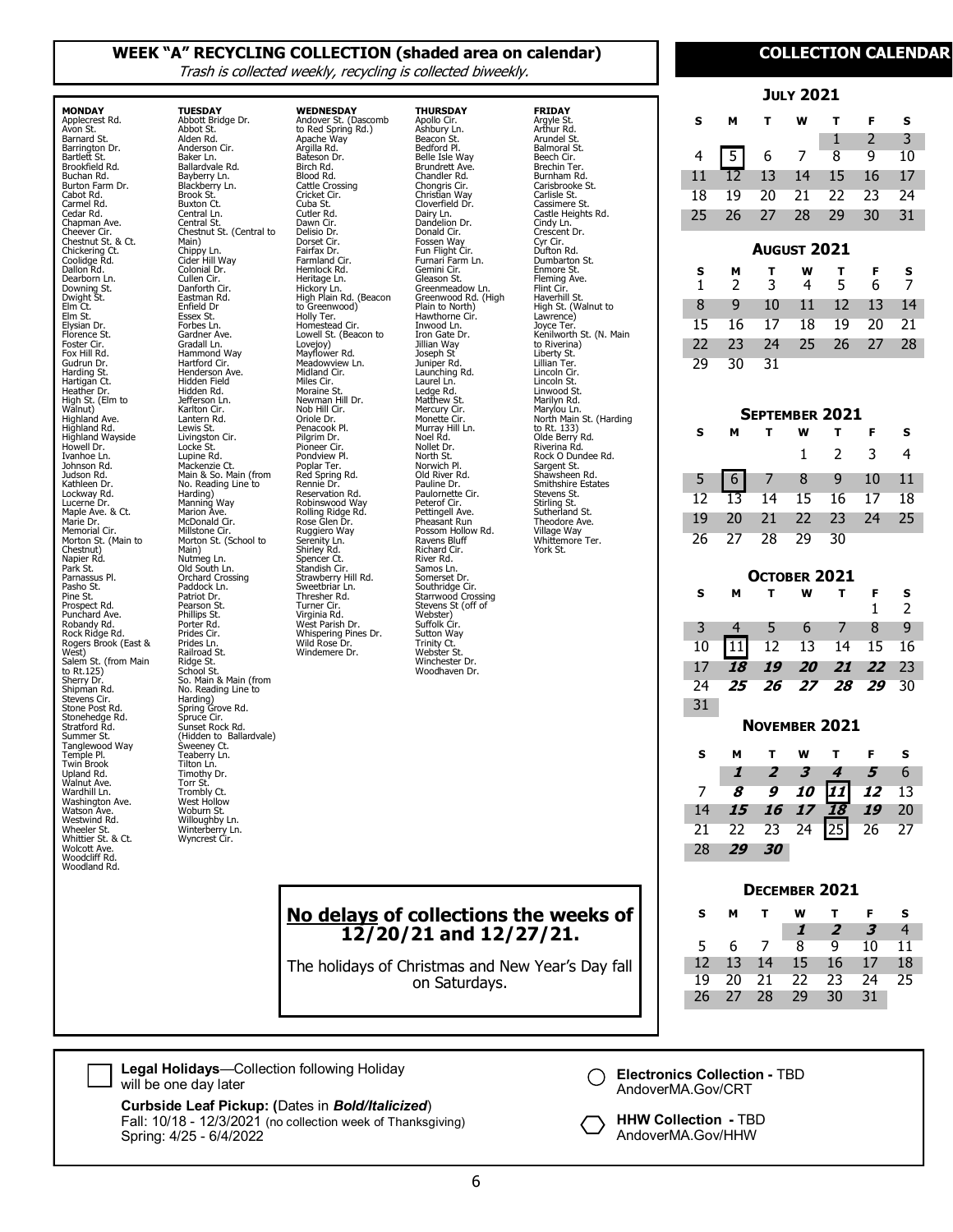#### **JANUARY 2022**

| s  | м  | т  | W                    | т  | F  | s  |  |
|----|----|----|----------------------|----|----|----|--|
|    |    |    |                      |    |    | 1  |  |
| 2  | 3  | 4  | 5                    | 6  | 7  | 8  |  |
| 9  | 10 | 11 | 12                   | 13 | 14 | 15 |  |
| 16 |    | 18 | 19                   | 20 | 21 | 22 |  |
| 23 | 24 | 25 | 26                   | 27 | 28 | 29 |  |
| 30 | 31 |    |                      |    |    |    |  |
|    |    |    | <b>FEBRUARY 2022</b> |    |    |    |  |
| s  | м  | т  | w                    | т  | F  | s  |  |
|    |    | 1  | 2                    | 3  | 4  | 5  |  |
| 6  | 7  | 8  | 9                    | 10 | 11 | 12 |  |
| 13 | 14 | 15 | 16                   | 17 | 18 | 19 |  |
| 20 | 21 | 22 | 23                   | 24 | 25 | 26 |  |
| 27 | 28 |    |                      |    |    |    |  |
|    |    |    |                      |    |    |    |  |

#### **MARCH 2022**

| s     | м   |                   | w              |              | $T \cdot F$ | s       |
|-------|-----|-------------------|----------------|--------------|-------------|---------|
|       |     | 1.                | $\overline{2}$ | $\mathbf{R}$ | 4           | -5      |
| $6 -$ |     | 7 8 9 10 11       |                |              |             | $_{12}$ |
| 13    |     | 14 15 16 17 18    |                |              |             | - 19    |
| 20    |     | 21 22 23 24 25 26 |                |              |             |         |
| 27    | -28 | - 29              | 30 31          |              |             |         |

| <b>APRIL 2022</b> |    |                  |                 |       |    |    |  |  |
|-------------------|----|------------------|-----------------|-------|----|----|--|--|
| s                 | м  | т                | w               | т     | F  | s  |  |  |
|                   |    |                  |                 |       | 1  | 2  |  |  |
| 3                 | 4  | 5                | 6               | 7     | 8  | 9  |  |  |
| 10                | 11 | 12               | 13              | 14    | 15 | 16 |  |  |
| 17                | 18 | 19               | 20              | 21    | 22 | 23 |  |  |
| 24                | 25 | 26               | 27              | 28    | 29 | 30 |  |  |
|                   |    |                  |                 |       |    |    |  |  |
|                   |    |                  | <b>MAY 2022</b> |       |    |    |  |  |
| s                 | м  | т                | w               | т     | F  | s  |  |  |
| 1                 | 2  | 3                | 4               | 5     | 6  | 7  |  |  |
| 8                 | 9  | <i><b>10</b></i> | 11              | 12    | 13 | 14 |  |  |
| 15                | 16 | 17               | 18              | 19    | 20 | 21 |  |  |
| 22                | 23 | 24               |                 | 25 26 | 27 | 28 |  |  |
| 29                |    | 31               |                 |       |    |    |  |  |
| <b>JUNE 2022</b>  |    |                  |                 |       |    |    |  |  |

| s  | м  |    | w  |     | F              | s  |
|----|----|----|----|-----|----------------|----|
|    |    |    | 1  | 2   | 3              | 4  |
| 5  | 6  | 7  | 8  | q   | 10             | 11 |
| 12 | 13 | 14 | 15 | 16  | 17             | 18 |
| 19 | 20 | 21 | 22 | -23 | $\overline{2}$ | 25 |
| 26 | 27 | 28 | 29 | 30  |                |    |
|    |    |    |    |     |                |    |

*1 day delay July 4th 2022*

#### **COLLECTION CALENDAR JULY 2021 - JUNE 2022 WEEK "B" RECYCLING COLLECTION (un-shaded area on calendar)**

Trash is collected weekly, recycling is collected biweekly.

| <b>MONDAY</b>                                  | <b>TUESDAY</b>                                         |
|------------------------------------------------|--------------------------------------------------------|
| Agawam Ln.                                     | Acropolis Cir.                                         |
| Alison Way                                     | Alderbrook Rd.                                         |
| Appletree Ln.                                  | Andover St. (Woburn to                                 |
| Archer Ln.<br>Arrowood Ln.                     | Dascomb)                                               |
| Athena Cir.                                    | Arcadia Rd.<br>Azalea Dr.                              |
| Bancroft Rd.                                   | Bannister Rd.                                          |
| Black Horse Ln.                                | Belknap Dr.                                            |
| Blueberry Cir.                                 | Boston Rd.                                             |
| Blueberry Hill                                 |                                                        |
| Brentwood Cir.                                 | Bradley Rd.<br>Bristol Ln.                             |
| Bypass Rd.                                     | Carter Ln.<br>Center St.                               |
| Cameron Rd.                                    |                                                        |
| C<br>harles Cir.                               | Charlotte Dr.<br>Chester St.<br>Clark Rd.<br>Clark Rd. |
| C<br>`hatham Rd.                               |                                                        |
| Coderre Way<br>College Cir<br>C<br>C           |                                                        |
|                                                | Clinton <sub>Ct.</sub>                                 |
| Coventry Ln.<br>Delphi Cir.                    | Clover Cir.                                            |
| Douglas Ln.                                    | Copley Dr.                                             |
| Eagle Way                                      | Cottage Rd.                                            |
| Embassy Ln.                                    |                                                        |
| Farrwood Dr.                                   | Countryside Way<br>County Rd.                          |
| Forest Dr.                                     | Courtney Ln.                                           |
| Frederick St.                                  | Dale St.                                               |
| Glen Cove Rd.                                  | Donna Rd.                                              |
| Gould Rd.                                      | Doric Way                                              |
| Gray Rd.                                       | Dundas Ave.                                            |
| Great Heron Pl.                                | Fern Rd.                                               |
| Harold Parker Rd.<br>Harper Cir.               | Fosters Pond Rd.<br>Garfield Ln.                       |
| Harwich Ln.                                    | Germano Way                                            |
| Haven Dr.                                      | Glenwood Rd.                                           |
| Holt Rd.                                       |                                                        |
| Hunter Dr.                                     | Gregory Cir.<br>Hall Ave.                              |
| Ivy Ln.                                        | Hawk Ridge Rd.                                         |
| Jenkins<br>Rd.                                 | High Vale Ln.                                          |
| Korinthian Way                                 | Island Way                                             |
| Linda Rd.                                      | Laconia Dr                                             |
| Meadowbrook Dr.                                | Lavender Hill Ln.                                      |
| Mohawk Dr.<br>Montego Cir.                     | Lowell Junction Rd.<br>Marland St.                     |
| Moreland Ave.                                  | Messinia Dr.                                           |
| Mortimer Dr.                                   | Mitton Cir.                                            |
| Nancy Cir.                                     | Molly Rd.                                              |
| Olympia Way                                    | Morningside Dr.                                        |
| Orchard St.                                    | Nicoll Dr.                                             |
| Penobscot Way                                  | Oak St.                                                |
| Phoenix Pl.                                    | Odyssey Way                                            |
| Pinecrest Rd.                                  | Parthenon Cir.                                         |
| Piper's Glen                                   | Peach Tree Path                                        |
| Rachel Rd.                                     | Peppercorn Ln.                                         |
| Random Ln.<br>Rocky Hill Rd.                   | Pine Cone Ln.<br>Pine Tree Ln.                         |
| Sagamore Dr.                                   | Pole Hill Dr.                                          |
| Salem St (Rte 125 to                           |                                                        |
|                                                | Pomeroy Rd.<br>Powers Rd.<br>Radcliff Dr.              |
| N. Andover)<br>Sandy Brook Cir.<br>Sawyers Ln. |                                                        |
|                                                | Rattlesnake Hill Rd.                                   |
| Seneca Cir.                                    | Redgate Dr.                                            |
| Sequoia Ln.                                    | Regency Ridge<br>River Park Ter.<br>River St.          |
| Seten Cir.                                     |                                                        |
| Shaw Dr.<br>Sheridan Rd.                       | Roulston Cir.                                          |
| Skopelos Cir.                                  | Shandel Cir.                                           |
| Stinson Rd.                                    | Sleepy Hollow <sub>, Ln</sub> .                        |
| Suncrest Rd.                                   | Snowberry Rd.                                          |
| Tamys Ln.                                      | Sparta Way                                             |
| Tobey Ln.                                      | Sunset Rock (Ballardvale                               |
| Tucker Rd.                                     | to Alderbrook)                                         |
| Vine St.                                       | Tewksbury St.                                          |
| Wagon Wheel Rd.                                | Waverly Dr.                                            |
| West Knoll Rd.<br>Wethersfield Dr.             | Willard Cir.<br>White Oak Dr.                          |
| Wildwood Rd.                                   | Yardley Rd.                                            |
|                                                |                                                        |

Arro Athena Cir. **Ban** Blac Blue Blue **Brend** 

**WEDNESDAY** Acorn Dr. Algonquin Ave. Alonesos Way Apple Blossom Rd. Barbara Ln. Barron Ct. Basswood Ln. Bellevue Rd. Blanchard St. Bridle Path Rd. Brown St. Buttonwood Dr. Candlewood Dr. Cardinal Ln. Cardigan Rd. Carriage Hill Rd. Chaise Cir. Cherokee Cir. Cheyenne Cir. Comanche Pl. Cottonwood Cir. Crestwood Dr. Crystal Cir. Dascomb Rd. David Dr. Dean Cir. Deca Cir. Devonshire Pl. Durham Dr. Evergreen Ln. Exeter Way Fairway Dr. Frontage Rd. Fulton Rd. Geneva Rd. Glen Meadow Rd. Granli Dr. Greenwood Rd. (133 to High Plain) Hackney Cir. Haggetts Pond Rd. (Bellevue to Lowell) Hansom Rd. Harmony Ln. Hazelwood Cir. Hearthstone Pl. Iroquois Ave. Jordyn Ln. Keystone Way Lancaster Pl. Landau Ln. Lansbury Ln. Lenox Pl. Lovejoy Rd. Lowell St. (Lovejoy to Tewksbury) Marigold Ln. Newport Cir. Osgood St. Partridge Hill Rd. Patricia Cir. Phaeton Cir. Preston Cir. Rasmussen Cir. Regis Rd. Russett Ln. Seminole Cir. Shawnee Cir. Sioux Cir. Starwood Crossing Steeple Ct. Stouffer Cir. Surrey Ln. Talbot Rd. Tallyho Ln. Tessier Dr. Tiffany Ln. Wabanaki Way Whiffletree Cir. Will O Way

**THURSDAY** Alpine Dr. Ashford Ln. Aspen Cir. Atwood Ln. Avella Cir. Avery Ln. Bailey Rd. Belle Haven Dr. Berkeley Ln. Bittersweet Ln. Black Birch Way Boutwell Rd. Brady Loop Brierwood Cir. Cherrywood Cir. Cobblestone Ln. Cross St. Deerberry Ln. Deerfield Way Doyle Cir. Ellsworth Rd. Fiske St. Forest Hill Dr. Fraser Dr. Freemont Ln. Gavin Cir. Gina Jo Way Golden Oaks Governors Dr. Granada Way Greenbrier Cir. Greybirch Rd. Hacienda Way Haggetts Pond Rd. (Lowell to Pleasant) Hampton Ln. Hay Bale Rd. High Plain Rd. (Greenwood to end) Highmeadow Rd. Hitchcock Farm Rd. Holmes Rd. Kalia Cir. Knollcrest Dr. Lakeside Cir. Lancaine Cir.<br>Lamancha Way Langley Ln. Larchmont Cir. Monahan Ln. Montclair Ave. Mulberry Cir. Nicholas Cir. Old School House Rd. Penbrook Cir. Pendant Ct.<br>Penni I n Penni Ln. Pepperidge Cir. Pleasant St. Quail Run Ridge Hill Way Rindge Rd. Rutgers Rd. Sandalwood Ln. Sevilla Rd. Sheffield Cir. Starr Ave. Stoneybrook Cir. Sugarbush Ln. Wedgewood Dr. Wellington Cir. Wintergreen Cir. Woodhill Rd. Woodman Ridge Rd.

Zambom Ter.

**FRIDAY** Allen St. Amherst Rd. Andover Country Club Ln. Ayer St. Binney St. Bobby Jones Dr. Bowdoin Rd. Canterbury St. Celia St. Chadwick Cir. Chandler Cir. Corbett St. Cormiers Way Cornell Rd. Dartmouth Rd. Endicott Rd. Farnham Cir. Ferndale Ave. Franklin Ave. George St. Harvard Rd. Haskell Rd. Iceland Rd. Juliette St. Kenilworth St. (N. Main to Poor St) Kensington St. Kirkland Dr. Lowell St -- (#1 to Beacon St) Magnolia Ave. Marwood Dr. McKenney Cir. Middle St. North Main St. (133 to Lawrence) Poor St. Princeton Ave. Scotland Dr. Shadow Ln. Shepley St. Sherbourne St. Stafford Ln. Topping Rd. Trevino Cir. Union St. Walker Ave. Warwick Cir. Wescott Rd. Westminster Roadway William St. Windsor St. Worthen Pl. Yale Rd.

#### **No delays of collections the weeks of 12/20/21 and 12/27/21.**

The holidays of Christmas and New Year's Day fall on Saturdays.

#### **The following holidays will affect regular trash and recycling pickup for 2021—2022**

Independence Day (4th of July) . Labor Day . Columbus Day . Veterans Day . Thanksgiving Day . Martin Luther King, Jr. Day . Washington's Birthday (Presidents Day) . Patriots Day . Memorial Day Collection following Holidays above, will be one day later if there is a box around the date as indicated on the previous page in this guide.

School Closings and Other Religious Holidays **DO NOT** affect the Schedule. Questions? call 978-623-8701 or email recycle@andoverma.us In the event of an unscheduled delay, notice will be posted on the Town's website, on our social media, and on our message at 978-623-8701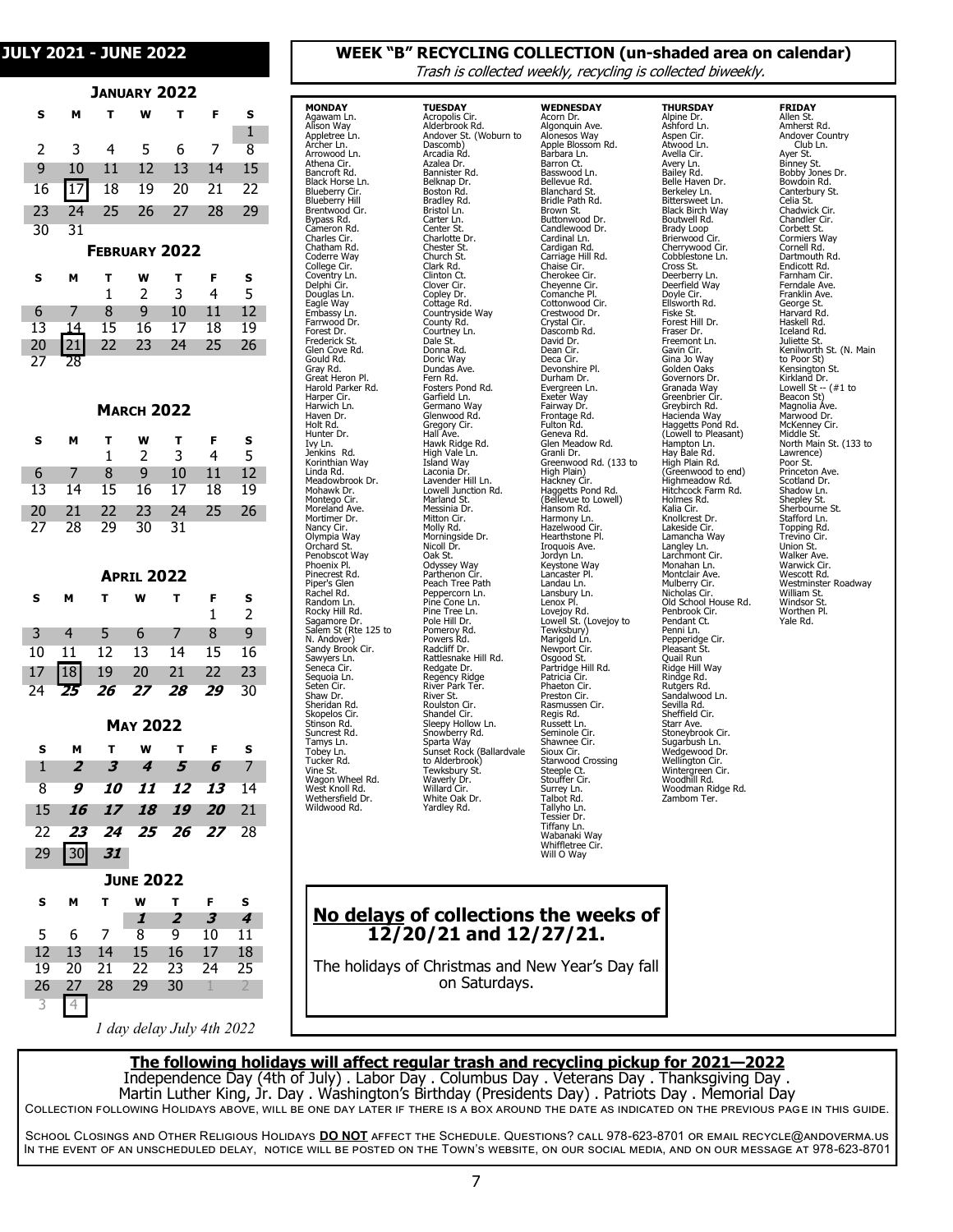## **SPECIAL ITEMS - Year Round Drop-off**

## **SHARPS & NEEDLES**

**Disposal Sites: Instructions:**

#### **Andover Public Safety** 32 N Main Street

Please be sure that sharps are disposed of in:

- FDA-cleared container no more than 3 quarts
- Lid must be secured screwed on or taped shut
- Please do not leave containers on or around the kiosk
- NO MEDICATIONS

**For more information, visit: [AndoverMa.Gov/Sharps](https://andoverma.gov/DocumentCenter/View/127/Sharps-Disposal-Flyer-PDF)**

## **MEDICATION DISPOSAL**

Andover Public Safety has a kiosk for the sole purpose for disposal of unused prescription and non-prescription drugs. Vitamins and veterinary medications are also accepted. Please be sure they are in a secure container.

**Disposal Site: Andover Public Safety** 32 N Main Street

#### **Do Not Include:**

- Needles and sharps
- Liquids
- IV equipment
- Chemotherapy drugs



**For information on The National Prescription Drug Take Back Day, please visit: [takebackday.dea.gov](https://takebackday.dea.gov/)**

## **MERCURY & BATTERIES**

#### **AVAILABLE DAILY DROP-OFF SITES AND ALLOWABLE ITEMS**

#### **TOWN OFFICES - Health Department**

• Mercury products\*, Button and small standard size Lithium & Rechargeable Batteries (standard sizes, no larger than "D")

#### **MUNICIPAL SERVICES FACILITY - 5 Campanelli Drive**

• Mercury products\*, Button and small standard size Lithium & Rechargeable Batteries (standard sizes, no larger than "D")

**\*MERCURY PRODUCTS** include, but are not limited to: thermometers, old thermostats, blood pressure machines, barometers. For more information please visit [keepmercuryfromrising.org](https://www.keepmercuryfromrising.org)

#### Please Note: Thermometers containing liquid that **IS NOT SILVER** in color do not contain mercury. The non-silver liquid-in-glass thermometers typically contain a colored alcohol which is safe for curbside trash disposal.

## **DO NOT BRING**

- **ALKALINE AND STANDARD HEAVY DUTY** batteries are allowed in household trash, but they are not accepted at Special Collections or Town Offices. These are typically non-rechargeable everyday use types. Since Andover's trash is sent to an incinerator, it is safe to dispose of them in your curbside trash
- **LEAD ACID BATTERIES OF ANY TYPE/SIZE -** Bring to Electronics Collections (page 9) or pursue private disposal (page 11)
- **LIGHTBULBS OF ANY TYPE/SHAPE/SIZE -** Bring to Electronics Collections (page 9) or pursue private disposal (page 11). Incandescent bulbs can go in your trash

View [AndoverMA.Gov/Batteries](https://andoverma.gov/DocumentCenter/View/9825/Batteries-PDF) for more information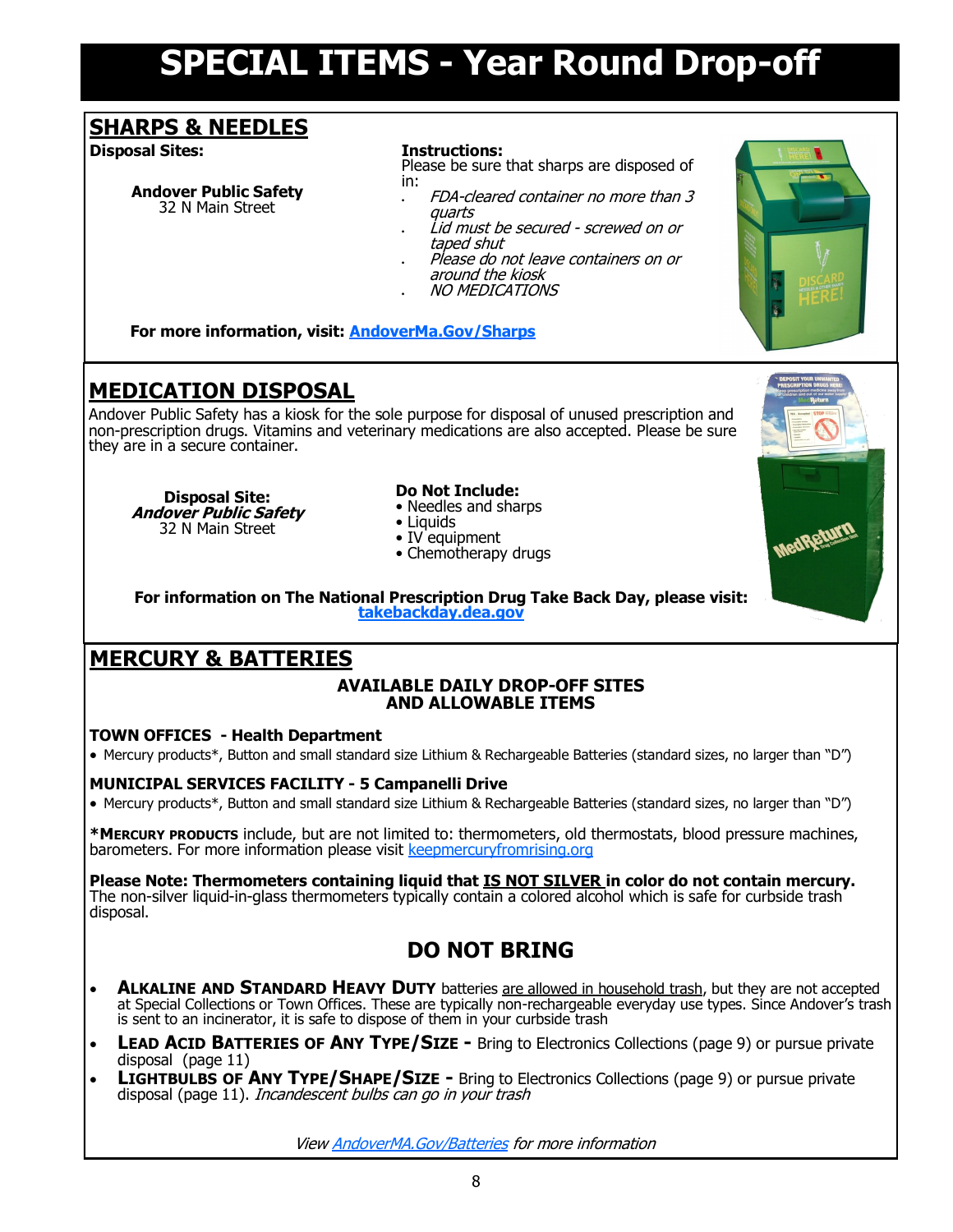## **BALD HILL COMPOST SITE - SEASONAL**

### **COMPOST SITE Permits Required. Permits NOT sold at Bald Hill Location (see below)**

The compost site accepts grass clippings, leaves, green garden waste and brush as outlined below:

- Maximum diameter of six (6) inches
- Maximum length of four (4) feet
- Must not contain cables, cable anchors, nails or any other metal objects
- You are responsible for removing the materials from your vehicle
- **No plastic bags allowed**

#### **RESIDENTIAL YARD WASTE ONLY—NO COMMERCIAL WASTE**

A Permit is required to drop off leaves, grass clippings and brush, as well as to pick up compost and wood chips.

#### **\$25 (1 yr) or \$75 (3 yr)**

Permits can be obtained at the Municipal Services Facility located at 5 Campanelli Drive, from 8 am to 3:30 pm, cash or check only; no credit or debit cards accepted.

### **Permits - Mail in Option:**

Mail a copy of your vehicle registration, a selfaddressed stamped envelope and a check for \$24 (1 yr) or \$72 (3 yr) and mail to:

Public Works—Bald Hill Permits

5 Campanelli Drive, Andover MA 01810

#### **Andover Residents ONLY**

**Bald Hill Location: 288 High Plain Rd**

Opens Seasonally, Spring—Fall (actual dates weather dependent)

#### **Open:**

- Wednesdays and Fridays Noon 3 p.m.
- Saturdays and Sundays 8 a.m. 4 p.m.
- **For more information please visit: [AndoverMa.Gov/BaldHillCompost](https://andoverma.gov/268/Bald-Hill-Compost-Site)**

**Interested in composting at home? Visit [www.epa.gov/recycle/composting](https://www.epa.gov/recycle/composting-home)-home to learn about the benefits of composting and tips to get you started.** 

## **HHW and CRT/ELECTRONICS EVENTS**

For collection dates, times and costs, please visit the links below. Per Item Fees Apply - Business waste NOT accepted

### **PRE-REGISTRATION WILL BE REQUIRED FOR BOTH EVENTS.**

| <b>HHW</b><br>(HOUSEHOLD HAZARDOUS WASTE)                                                                                                                                                                                                                                                                                                                                           | <b>ELECTRONICS/CRT</b>                                                                                                                                                                                                                                                                      |
|-------------------------------------------------------------------------------------------------------------------------------------------------------------------------------------------------------------------------------------------------------------------------------------------------------------------------------------------------------------------------------------|---------------------------------------------------------------------------------------------------------------------------------------------------------------------------------------------------------------------------------------------------------------------------------------------|
| Varnishes, Stains and Solvents<br>$\bullet$<br>Oil Based Paints Only<br>$\bullet$<br>Herbicides/Pesticides<br>$\bullet$<br><b>Pool Chemicals</b><br>$\bullet$<br>Mercury Items<br>٠<br><b>Pressurized Cans</b><br>Waste Oil & Gasoline<br>$\bullet$<br>Propane Tanks<br>$\bullet$<br><b>DO NOT BRING: Latex Paint, Electronics,</b><br>White Goods, Appliances<br>AndoverMa.Gov/HHW | Computer CPU's and Monitors<br><b>Televisions</b><br>Microwave Ovens<br>Lead Acid Batteries<br><b>Fluorescent Lights</b><br>Air Conditioners<br>Humidifiers/De-Humidifiers<br>Misc. Electronics<br><b>DO NOT BRING: Propane Tanks, Large White</b><br>Goods/Appliances<br>AndoverMa.Gov/CRT |

NO CREDIT CARDS (Cash or Check Only) PROOF OF RESIDENCY REQUIRED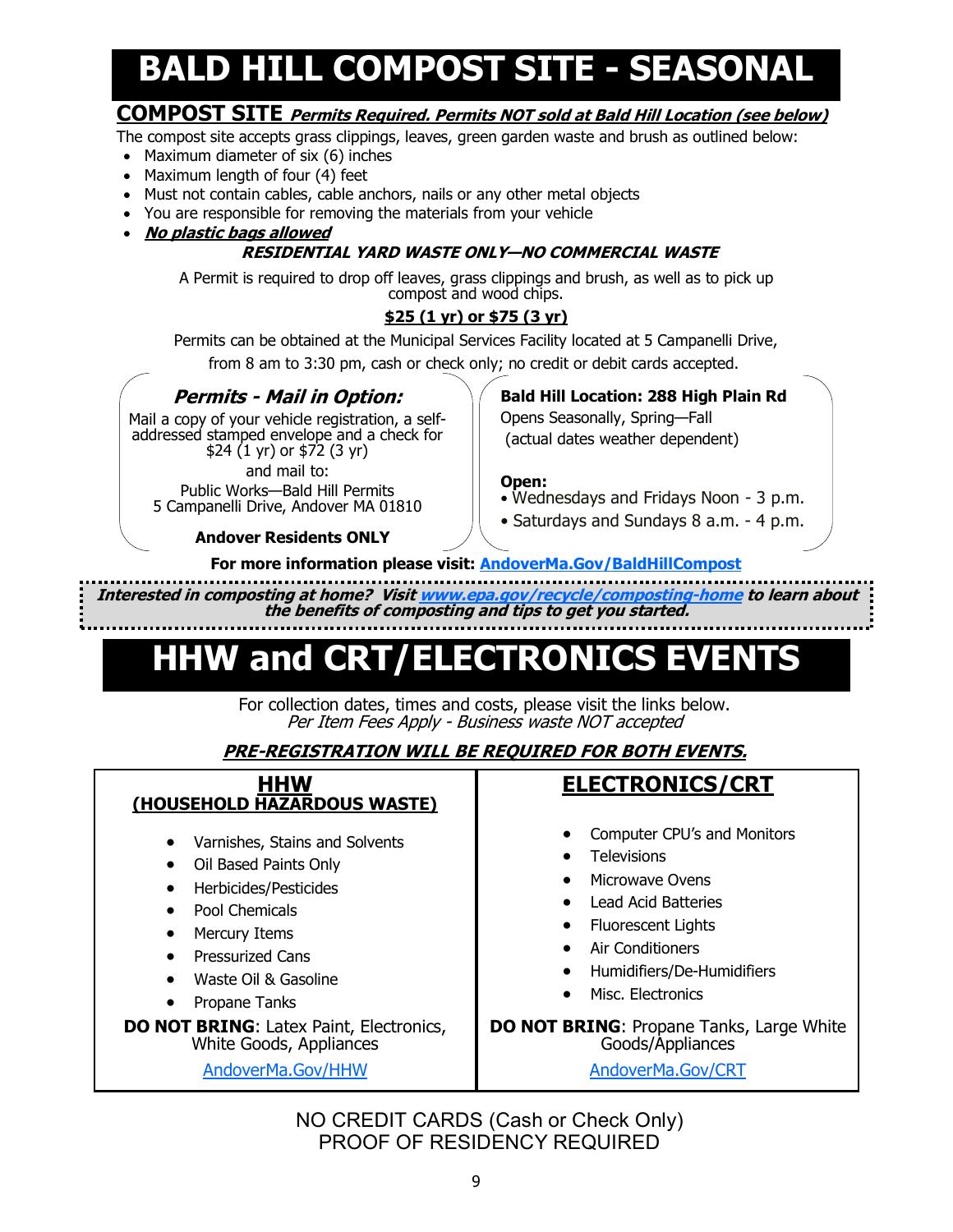## **ITEMS BELOW: NO DROP-OFF - NO CURBSIDE**

## **APPLIANCES**

**Collections** 

**WASTE MOTOR OIL** WHEN: 1st & 3rd Saturdays of each month WHERE: North Andover DPW Garage 384 Osgood Street Telephone: 978-685-0950 COST: \$.50 per gallon<br>HOURS: 9:00 am—12:00 9:00 am—12:00 noon **[PROPANE TANKS](http://www.mass.gov/eea/agencies/massdep/recycle/hazardous/propane-tanks.html)** • Propane tanks are **NOT** accepted curbside • Contact your local hardware store, gas station or retailer for drop-off and exchange information • **Bring to the HHW Collections ONLY -** See page 9 for details • Contact a local metal salvage facility **CONSTRUCTION DEBRIS** Construction & Demolition Debris, C&D, is banned from the waste stream and will not be collected curbside. C&D consists of but is not limited to: asphalt, brick, concrete, cabinetry, windows, doors, skylights, roofing, sheetrock, siding, all fences, electric wiring, radiators/baseboard heaters, insulation, piping, etc. You will need to make arrangements with either your contractor to dispose of the waste or privately contract with a disposal service. A list of **Private Disposal Options** is shown on page 11. **Asbestos** is required to be disposed of via a licensed Asbestos contractor. For more information you can visit [www.mass.gov/dep](https://www.mass.gov/service-details/licensed-asbestos-consultants-contractors-labs-training-providers) **TIRES** Tires are banned from the regular trash and are not recyclable curbside. Residents are responsible for their disposal. Check under **Private Disposal Options** on page 11, in local advertisements or search online for tire **FIRE EXTINGUISHERS** disposal. You can also check with tire sales and repair companies for tire disposal services. Quality fire extinguishers (most are metal) in good condition can be recharged. Inexpensive fire extinguishers (most are plastic) and those in poor condition cannot be recharged. Search "Fire Extinguishers" online for a company that can recharge or call your local hardware store to see if they offer this service. For metal extinguishers, contact a local metal salvage facility. Not accepted Curbside or at Special Large household appliances are **not** allowed with regular trash nor are they recyclable curbside. They include but are not limited to: refrigerators, stoves wall ovens, washers, dryers, dishwashers, heaters, airconditioners, humidifiers/de-humidifiers, hot water heaters, microwaves, etc. Residents are responsible for appliance disposal and payment. Check under Private Disposal Options on page 11, in local advertisements or search online. **FLUORESCENT BULBS (INCLUDING CFLS)** • No regular curbside or drop-off available in Andover • Check with local hardware or Home Improvement stores for CFL and other fluorescent light drop-off availability and cost **Bring to the Electronics Collections ONLY LAWN MOWERS/SNOWBLOWERS** Lawn mowers, snowblowers or other oil and gas motorized equipment cannot be put out curbside. View the list of Private Disposal Options shown on page 11, in local advertisements or search online. **BATTERIES (NON-ALKALINE)**  • No regular curbside or drop-off available in Andover for Lead Acid Batteries of ANY SIZE/TYPE or large rechargeable batteries (for laptops, tools etc.) • Check with home improvement, hardware or auto parts stores for battery drop-off availability and cost • **Bring to the Electronics Collections ONLY Alkaline batteries are OK to put in curbside trash collection Incandescent light bulbs are OK to put in curbside trash collection** • Please see page 8 for button, lithium & standard size rechargeable battery drop-off options or visit [AndoverMA.Gov/Batteries](https://andoverma.gov/DocumentCenter/View/9825/Batteries-PDF) **TEXTILES** • Donate textiles to charity (Good Will, Salvation Army, Planet Aid etc.). There are also several drop-off bins throughout Town. See page 11 (bottom) for options. Check with local animal shelters as they are often in need of linens, bedding and other textiles. Bring or mail unwanted clothing and shoes to stores or manufacturers that accept them for recycling. **ELECTRONICS** No drop-off besides the annual CRT & Electronics collection (see page 9). Contact retailer or manufacturer for recycling options, or search for waste disposal facilities/services that accept electronic waste. Metal scrappers/recyclers often take back some electronics. CRT (cathode-ray tube) TV's and monitors require special handling so be sure to confirm your items are acceptable. **METALS** Small quantities of metal will be accepted with regular household trash. Larger quantities are suggested to go to a metal salvage yard.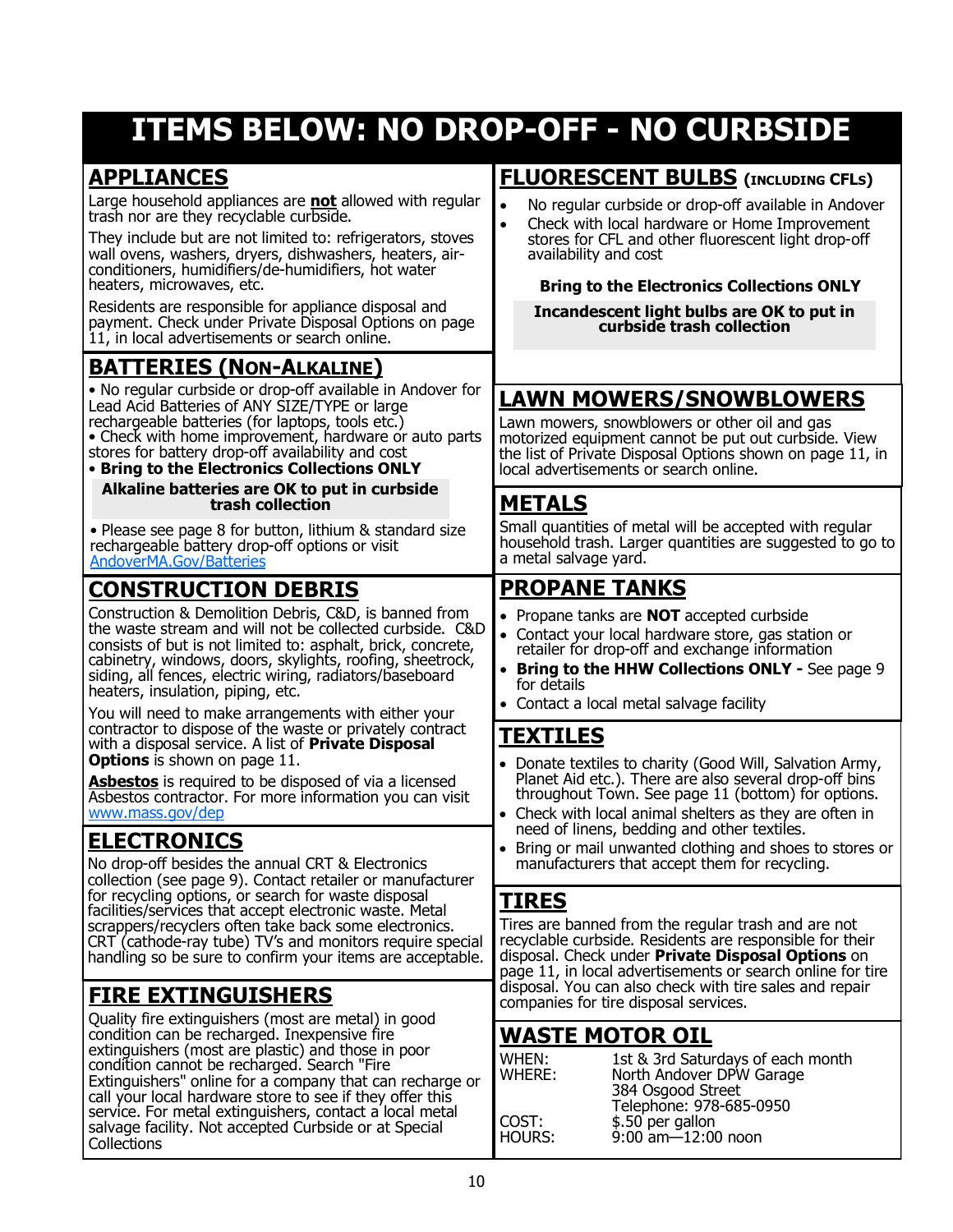### **PRIVATE DISPOSAL OPTIONS**

Residents are responsible for arrangements and costs associated with disposal.

**\*\*PICK-UP SERVICES BELOW ~ Call for what is accepted** 

| 1-800-GOT-JUNK                                                                      | 800-468-5865 | All solid waste (non-hazardous items)                                                                                                        |  |  |
|-------------------------------------------------------------------------------------|--------------|----------------------------------------------------------------------------------------------------------------------------------------------|--|--|
| collegehunkshaulingjunk.com                                                         | 978-307-6566 | All solid waste (non-hazardous items)                                                                                                        |  |  |
| <b>Trash Masters</b>                                                                | 617-435-7979 | Demolition, Dumpsters and Removal Services                                                                                                   |  |  |
| Northeast Material Handling - Ayer, MA<br>Offers both pick-up and drop-off services | 978-772-4545 | All solid waste (non-hazardous items) Large<br>Appliances (White Goods), Electronics                                                         |  |  |
| NEDT - Sutton & Westfield, MA<br>Offers both pick-up and drop-off services          | 866-769-1621 | Household Hazardous Products, Computers<br>& Electronics, CRT's, Fire Extinguishers                                                          |  |  |
| DROP-OFF LOCATIONS BELOW $\sim$ Call for what is accepted                           |              |                                                                                                                                              |  |  |
| Mello Transfer Station - Georgetown, MA                                             | 978-352-9948 | All solid waste (non-hazardous items) and<br>offers recycling area                                                                           |  |  |
| ReEnergy - Salem, NH                                                                | 603-894-9800 | Solid, non-hazardous construction and<br>demolition (C&D) materials                                                                          |  |  |
| Thomson Brothers Ind. (TBI)<br>North Andover, MA                                    | 978-686-2020 | Solid, non-hazardous construction and<br>demolition (C&D) materials                                                                          |  |  |
| Windfield Alloy - Lawrence, MA                                                      | 800-626-1230 | Ferrous and non-ferrous scrap metal,<br>electronic scrap, water/air tanks, drained<br>motors/transmission, Large Appliances<br>(White Goods) |  |  |

## **DONATION OPTIONS**

Tax-exempt 501(c) organizations. Residents are responsible for arrangements and costs associated with donations and pick-ups. Please call for accepted items and conditions.

| The Wish Project - Lowell, MA                                                                                | 866-947-4360                                                                               | Kitchen furniture and items, home, baby and<br>clothing items, small/med appliances,<br>dressers, mattresses and sofas                                                                                       |
|--------------------------------------------------------------------------------------------------------------|--------------------------------------------------------------------------------------------|--------------------------------------------------------------------------------------------------------------------------------------------------------------------------------------------------------------|
| <b>Epilepsy Foundation - Wilmington, MA</b><br>Offers both pick-up and drop-off services                     | 888-322-8209                                                                               | Clothing, shoes, belts, ties, purses draperies,<br>linens, bedding, towels.                                                                                                                                  |
| Ruth's House - Haverhill, MA<br>ruthshouse.org                                                               | 978-521-5575                                                                               | Small furniture, home, baby and clothing<br>items, small-med appliances, toys                                                                                                                                |
| <b>Habitat For Humanity Restore - Lawrence,</b><br>МA                                                        | 978-686-3323                                                                               | Gently used furniture, appliances, building<br>materials and more                                                                                                                                            |
| Planet Aid - Milford, MA (S.N.E. Hub)<br>Visit planetaid.org/find-a-bin<br>To locate the most convenient bin | 508-893-0644<br>For bulk donation and apartment<br>building pick-ups call:<br>888-893-0648 | Clothing, shoes, bedding, towels, curtains,<br>socks, underwear, bras, stuffed animals.<br>holes, stains, or tears are OK<br>Dot not include items that are tattered<br>beyond repair, dirty, wet, or moldy. |
| Project Home Again - Andover, MA                                                                             | 978-409-1930                                                                               | Household goods, new and gently used<br>furniture, and small appliances                                                                                                                                      |

## **SPECIAL ITEM PROGRAMS**

| Mass Save<br>Masssave.com                                                   | 1-877-889-4761<br>(Refrigerator and Freezer pickup) | Residential Rebates and Incentives<br>including rebates for Refrigerator/Freezer<br>Recycling and Home Energy Assessments |
|-----------------------------------------------------------------------------|-----------------------------------------------------|---------------------------------------------------------------------------------------------------------------------------|
| Electronics Takeback Coalition<br>electronicstakeback.com                   | Email:<br>etakeback.org                             | Visit Their website for Manufacturer<br>Takeback Programs in the U.S.                                                     |
| Plastic Film Recycling (W.R.A.P.)<br>plasticfilmrecycling.org               | Email:<br>help@plasticfilmrecycling.org             | View the website for what plastic bags and<br>film can be recycled and the location finder                                |
| National Do Not Mail List<br>directmail.com/mail preference                 | Email:<br>donotmaillist@directmail.com              | Reduce junk mail by registering on<br>the National Do Not Mail List - fill out the<br>form online                         |
| UTEC Mattress - Lowell, MA<br>drop-off in Lawrence, MA<br>utec-mattress.org | 978-856-3997                                        | Mattress drop-off by appointment only                                                                                     |

**\*\*The Town of Andover does not contract with nor make recommendations for any companies or organizations listed on this page. The list is solely a resource for the residents and is subject to change without notice.**